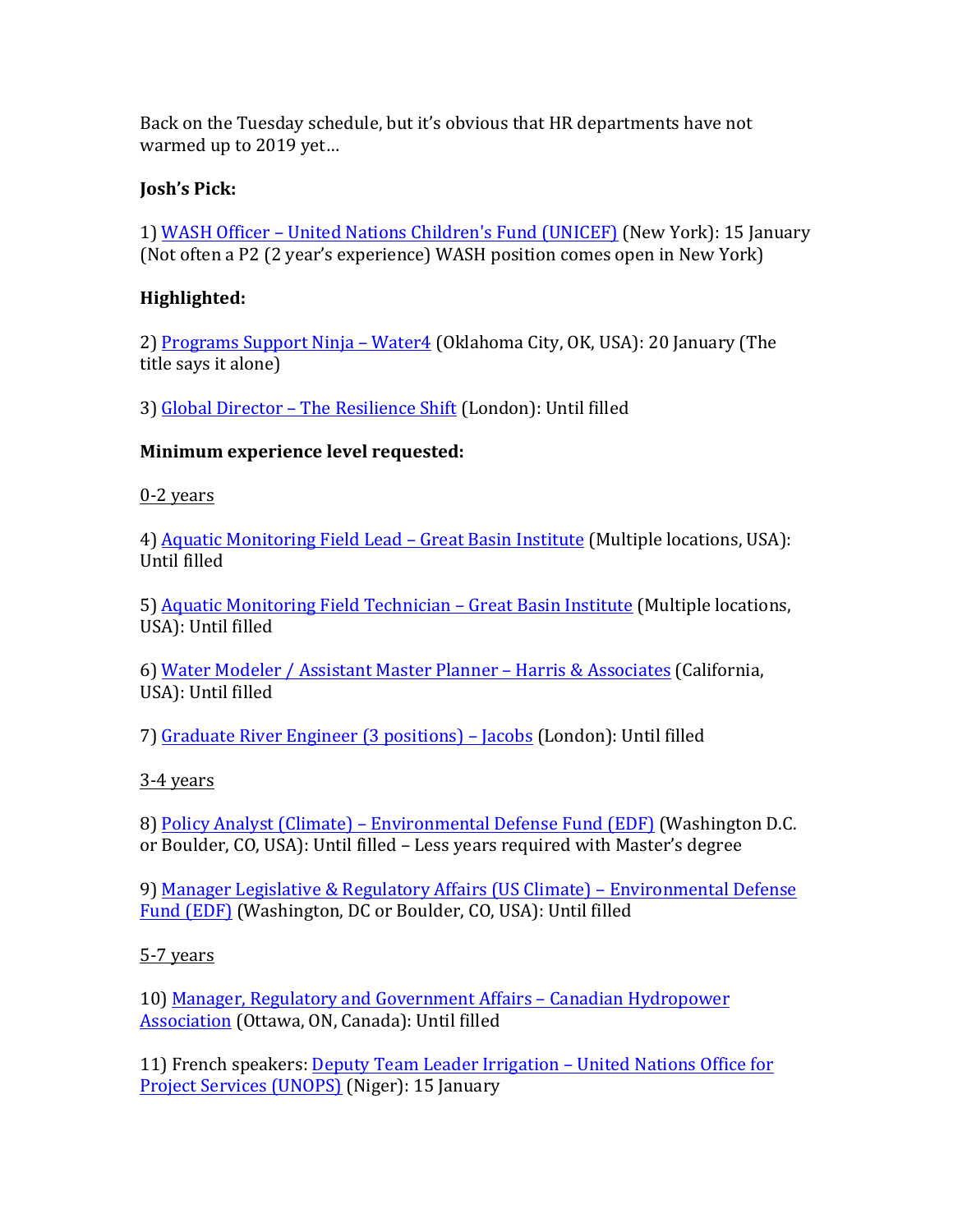12) Academic Programme Officer – United Nations University (Tokyo): 28 February

13) Global Environmental Water Program Manager – Micron (Taiwan): Until filled

14) Global Environmental Water Program Manager – Micron (Singapore): Until filled

15) Programme Management Officer – United Nations Environment Programme (UN Environment) (Geneva): 1 February

16) Programme Management Officer – United Nations Environment Programme (UN Environment) (Nairobi): 9 February

17) Technical Specialist / Water and Irrigation Lead – Abt Associates (Egypt): Until filled

18) Spanish speakers: Especialistas Técnicos: Combatting Environmental Crimes – Tetra Tech (Peru): Until filled

19) Executive Director - Hudson River Watershed Alliance (Poughkeepsie, NY, USA): 7 February

20) Senior Deputy General Counsel – The Metropolitan Water District of Southern California (Los Angeles, CA, USA): Until filled

 $10+$  years

21) Director (Climate Change, Environment and Natural Resources Management Division) – United Nations Economic Commission for Africa (UNECA) (Ethiopia): 16 February

22) Senior Climate Change Specialist – The World Bank (Washington, DC): 25 January

23) Water Resources Project Manager – RTI International (Washington, DC): Until filled

24) Senior Program Officer (Conservation) – Fidelity Foundations (Boston, MA, USA): Until filled

25) Executive Director - California Water Efficiency Partnership (Sacramento, CA, USA): 1 February

26) U.S. citizens: Division Director (Earth Systems Science) – Pacific Northwest National Laboratory (Richland, WA, USA): 1 March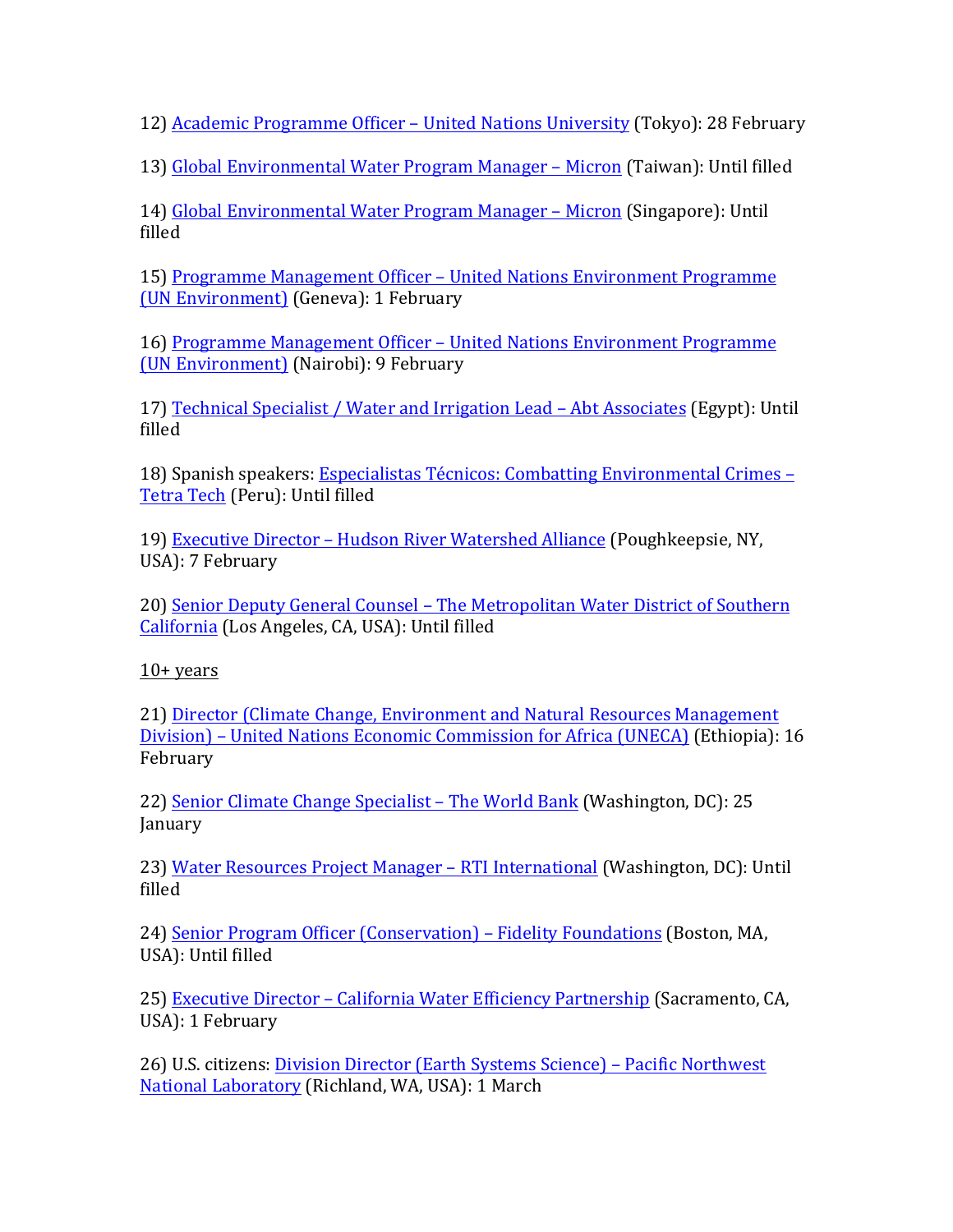27) Hydraulic Engineer – Niras (Myanmar): 26 April

28) Cambodia nationals: National Environment and Climate Change Specialist – Niras (Cambodia): 28 February

Not stated (other):

29) German and French speakers: Berater  $(m/w/d)$  für nexusbasiertes Wassermanagement; Deutsche Gesellschaft für Internationale Zusammenarbeit (GIZ) – The Water Energy & Food Security Resource Platform (Germany): 11 January

30) Speculative Water - WSP (United Kingdom): 31 January

31) Waterscapes Programme Officer – Wildfowl & Wetlands Trust (WWT) (United Kingdom): 20 January

32) Australia nationals: Manager (Wetland Program) – Victoria State Government (Australia): 16 January

33) Watershed Group Coordinator – The Friends of the Rio de Flag (Flagstaff, AZ, USA): 31 January

Not stated (academic):

■ Professors/lecturers

34) W 3 Professorship Geo-Hydroinformatics – Technische Universität Hamburg (Germany): 31 January

35) Professor in Water Research – University of Texas Arlington (Arlington, TX, USA): Until filled

36) Senior Lecturer/ Analyst in Remote Sensing Crop Water Productivity – IHE Delft Institute for Water Education (Netherlands): 22 January

37) Professor in Environmental Management - The University of Auckland (New Zealand): 3 March

38) Collegiate Assistant Professor (Environmental Informatics) – Virginia Tech University (Blacksburg, VA, USA): 14 February

39) Tenure track position in Resource management in Arctic Environment (Arctic Interactions Programme) – University of Oulu (Finland): 28 February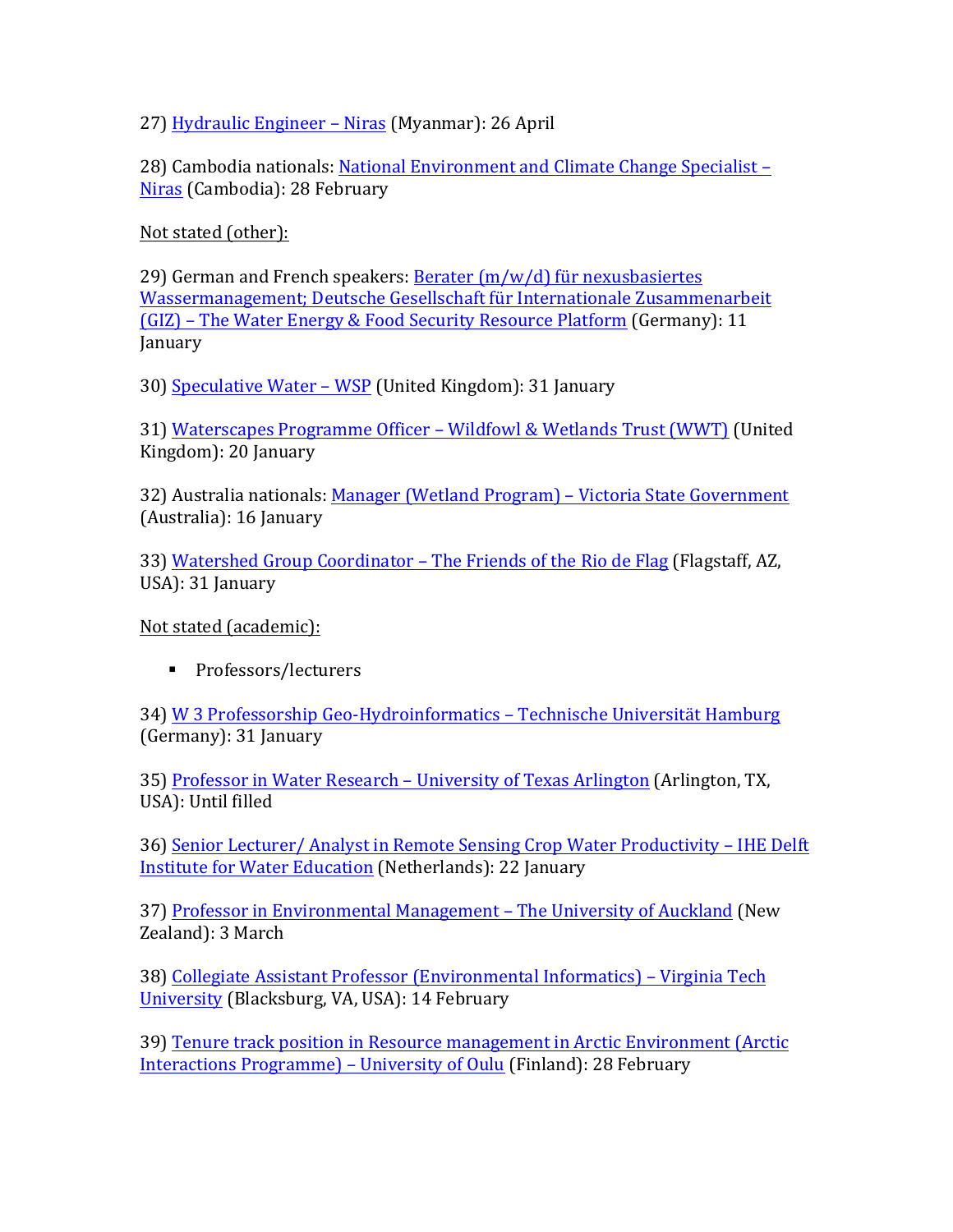40) Tenure track position in Earth system sciences, ecohydrology, and human societal resiliency (Arctic Interactions Programme) – University of Oulu (Finland): 28 February

■ Researchers/other

41) Scientist Assistant Position – Eawag (Swiss Federal Institute of Aquatic Science and Technology) (Switzerland): 31 January

42) Research Scientist (National Center for Computational Hydroscience and Engineering) – University of Mississippi (University, MS, USA): None

# **WASH:**

# 0-2 years

43) Profile WASH Officer – UN High Commissioner for Refugees (UNHCR) (Various): Rolling – More senior positions are also available

44) Project Officer WASH - ACTED (Iraq): Until filled

# $3-4$  years

45) Ecuador nationals: Especialista en agua, saneamiento e hygiene – United Nations Volunteers (UNV) (Ecuador): 9 January

46) Emergency Response Unit Technician (WatSan Delegate) – Canadian Red Cross (Canada): 31 March

# 5-7 years

47) U.S. citizens: Water, Sanitation and Hygiene (WASH) Advisor - Public Health Institute (Washington, DC): Until filled

48) Senior Program Officer – Living Water International (Zambia): 18 January

49) Nepali speakers: Sanitation Officer – Global Green Growth Institute (GGGI) (Kathmandu): 20 January

# **Consultancies:**

50) International Chief Technical Adviser - United Nations Development Programme (UNDP) (Turkmenistan): 18 January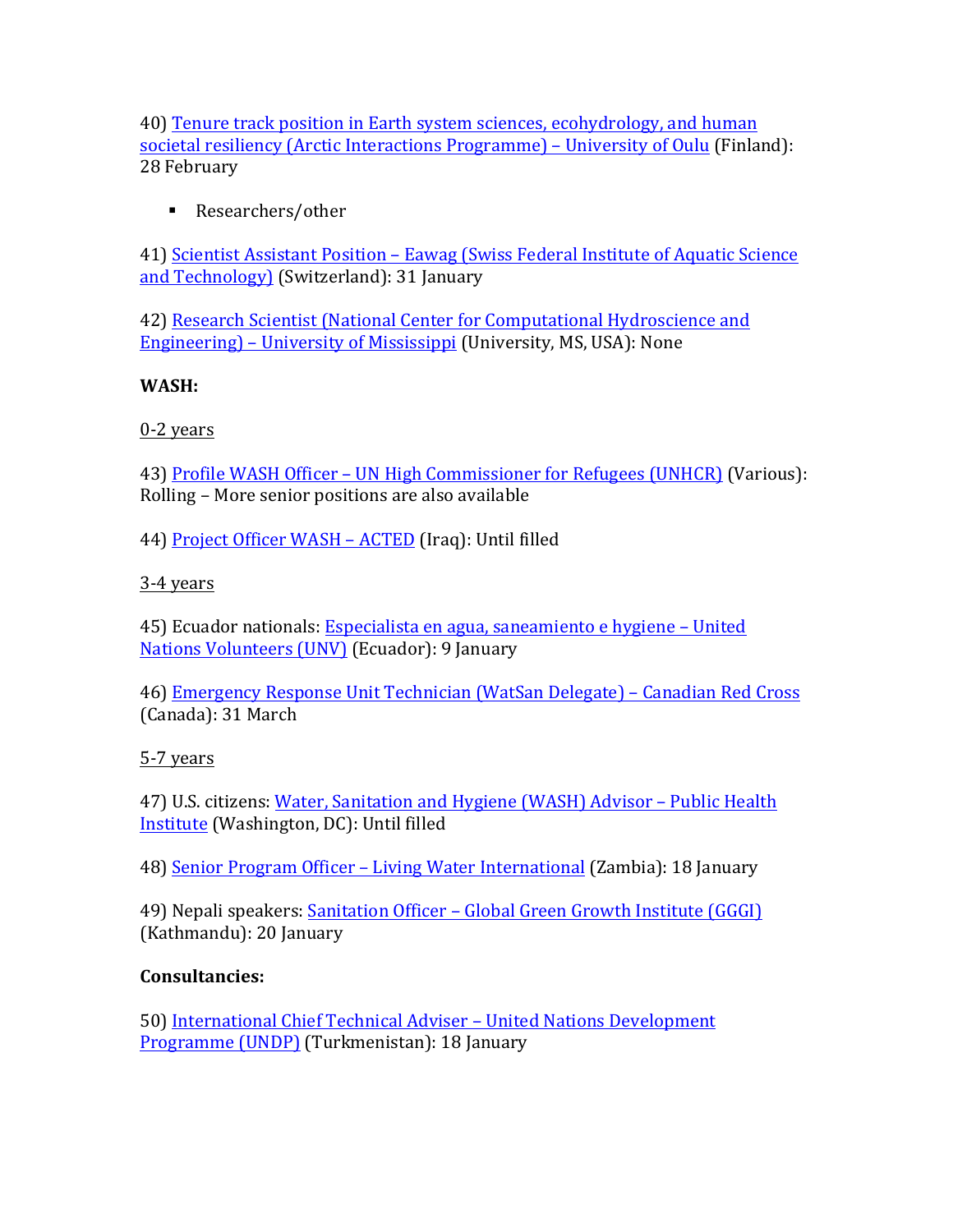51) International Consultant: Public Relations Expert for EU/UNDP Black Sea Project – United Nations Development Programme (UNDP) (Home-Based): 16 January

52) International Evaluation Consultant (Team Leader) - United Nations Development Programme (UNDP) (Myanmar): 21 January

53) Myanmar nationals: National Evaluation Consultant (Team Member) – United Nations Development Programme (UNDP) (Myanmar): 21 January

54) French speakers: Evaluation of the Niger Sustainable Water and Agriculture Compact's Irrigation and Market Access Project - Mathematica Policy Research Inc. (Niger): 25 January

55) Short Term Technical Assistance Consultant Panel (Water and Sanitation) -Cardno (Indonesia): 15 February

56) Team leader / Water engineer – Niras (Myanmar): 26 April

57) Cambodia nationals: National Water Management and Irrigation Engineer Specialist (4 Positions) – Niras (Cambodia): 28 February

58) Somalia nationals: Public Private Partnership in Urban Water Supply – United Nations Children's Fund (UNICEF) (Somalia): 16 January

# **Internships:**

59) Research Intern – United Nations University (UNU) (Germany): Rolling

60) Climate Adaptation and Resilience Intern – World Wildlife Fund (WWF) (Washington, DC): Until filled

61) German speakers: Praktikant  $(m/w/d)$  im Sektorvorhaben Bodenschutz, Desertifikation, Nachhaltiges Landmanagement - Deutsche Gesellschaft für Internationale Zusammenarbeit (GIZ) (Germany): 25 January

#### **Scholarships:**

62) Phd Studentship: River Temperature Under Change: Understanding Potential of Riparian Forest and Landscape Properties for Climate Adaptation – University of Birmingham (United Kingdom): 10 February

63) Phd Studentship: Linking Impacts of Climate Change on Snow and Water Resources – University of Birmingham (United Kingdom): 10 February